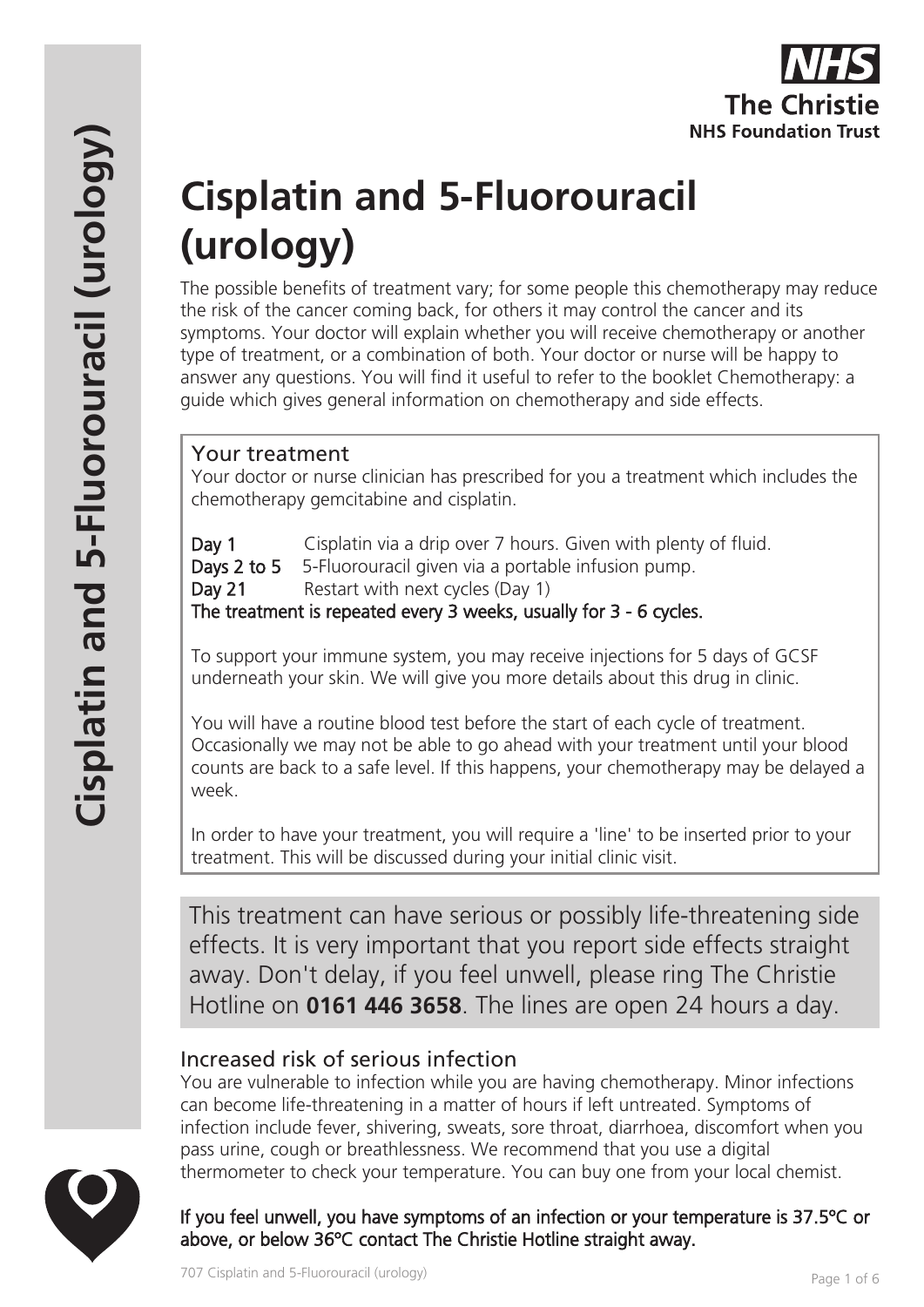# Possible side effects

Chemotherapy can cause many different side effects. Some are more likely to occur than others. Everyone is different and not everyone gets all the side effects. Most side effects are usually temporary, but in some rare cases they can be life-threatening. It is important to tell your hospital doctor or nurse about any side effects so they can be monitored and, where possible, treated.

# Common side effects (more than 1 in 10)

# • Anaemia (low number of red blood cells) (Warning!)

While having this treatment you may become anaemic. This may make you feel tired and breathless. Let your doctor or nurse know if these symptoms are a problem. You may need a blood transfusion.

### • Bruising or bleeding (Warning!)

This treatment can reduce the production of platelets which help the blood clot. Let your doctor know if you have any unexplained bruising or bleeding, such as nosebleeds, bloodsports or rashes on the skin, and bleeding gums. You may need a platelet transfusion.

### • Kidney damage (Warning!)

It is important to monitor how your kidneys are working while you are having treatment as the cisplatin can put a strain on them. Before you start the treatment you will need to have a test called a GFR. This is performed in the radioisotope department and is a series of blood tests. The GFR will be repeated before alternate cycles of chemotherapy. Your routine blood tests will also give us an idea of how well your kidneys are working. It is important to drink plenty of fluids (at least 8 cups per day) during your course of chemotherapy.

# • Nausea and vomiting (sickness)

The severity of this varies from person to person. Anti-sickness medication will be given along with your chemotherapy to prevent this. You will also be given anti-sickness tablets to take at home. If you continue to feel or be sick, contact your GP or this hospital, because your anti-sickness medication may need to be changed or increased.

# • Diarrhoea (Warning!)

If this becomes a problem while you are having treatment, anti-diarrhoea tablets can be prescribed by your GP for a temporary period until this is resolved. If the problem persists contact The Christie Hotline on 0161 446 3658 for advice. If you develop severe diarrhoea, it is important to contact The Christie straightaway as this may be a sign of a serious infection. Don't delay!

#### • Constipation

You may become constipated during this treatment. Try to drink plenty of fluids and eat foods high in fibre. Tell your doctor who may prescribe a suitable laxative. Ask staff for a copy of The Christie booklet 'Eating - help yourself'

#### • Loss of appetite

The chemotherapy may reduce your appetite. Ask staff for a copy of The Christie booklet 'Eating - help yourself' which has some useful ideas about diet when you are having treatment.

#### • Sore mouth

Your mouth may become sore or dry, or you may notice small mouth ulcers during this treatment. Drinking plenty of fluids and cleaning your teeth regularly and gently with a soft toothbrush can help to reduce the risk of this happening. We can prescribe a mouthwash for you to use during treatment. You can dilute this with water if your mouth is sore. Ask your doctor or nurse for further advice. There is also general mouth care information in the chemotherapy booklet. If you continue to have a sore mouth, please contact The Christie Hotline.

707 Cisplatin and 5-Fluorouracil (urology) Page 2 of 6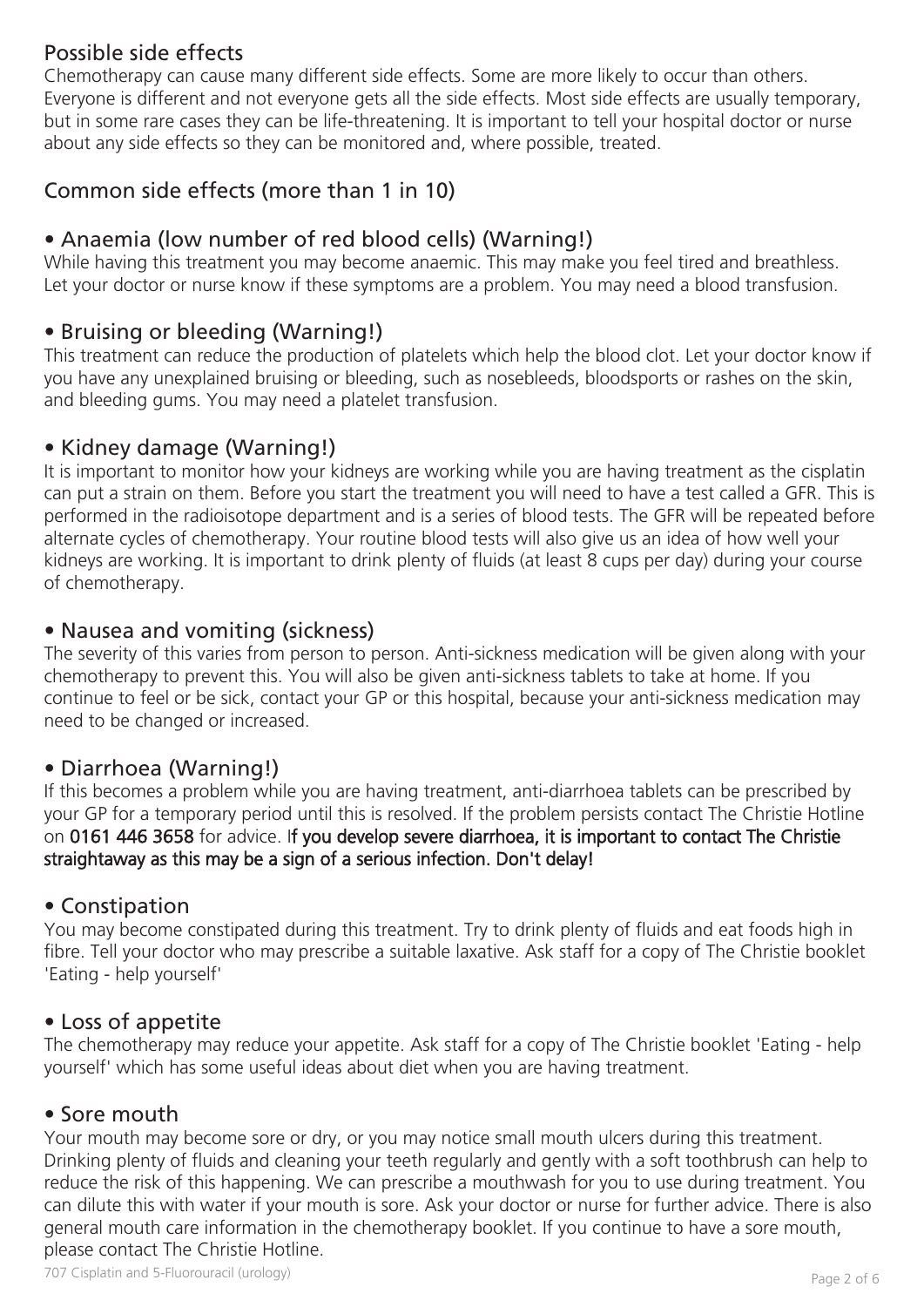# • Darkening of the veins

Fluorouracil can irritate the vein wall and can cause discolouration. You may get brown marks along the course of the vein where the drip was inserted, and your arm can also become itchy. This will usually fade over time. Please tell your hospital doctor at your next appointment if you have any problems.

#### • Lethargy

Some chemotherapy may make you feel tired and lacking in energy. It can be frustrating when you feel unable to cope with routine tasks. You may benefit from additional support during your treatment. If necessary take time off work. Gentle exercise, such as walking can however be beneficial.

#### • Flu-like symptoms

Some chemotherapy may cause flu-like symptoms such as fever, aches and pains and shivering about 3 to 5 hours after your treatment. These symptoms should be temporary and should go within 12 to 24 hours. Paracetamol will help. If your symptoms are particularly severe, tell your doctor on your next visit.

GCSF, a growth factor which stimulates the bone marrow to make white cells, may be used during chemotherapy treatment to help reduce the risk of infection.

# Uncommon side effects (less than 1 in 10)

# • Tinnitus and high frequency hearing loss

You may develop tinnitus (ringing in the ears). This sensation should subside when your treatment finishes. High frequency hearing loss can also occur with this chemotherapy. This may be permanent.

# • Tingling and numbness in the fingers or toes (peripheral neuropathy)

This is only usually mild and temporary. However, on rare occasions it may be permanent. Please report these symptoms to your nurse or doctor on your next hospital visit.

#### • Hair thinning

It is uncommon to lose hair with this treatment although it may thin a little.. It is advisable to avoid perms, colours, use of hot brushes and vigorous, frequent washing that could increase hair loss. Please remember that this is a temporary side-effect and your hair will grow back when your treatment is completed. Very rarely, hair loss can be permanent.

The cancer information centre offers a coping with hair loss service to all patients where support, information and advice will be given. Drop in, contact 0161 446 8100 or email informationcentre@christie.nhs.uk. Information about the wig service can also be found here and vouchers for wigs can also be obtained for eligible patients. The wig room provides a drop in service, please see The Christie leaflet 'The wig fitting service' for further information.

The Maggie's Centre runs a Talking Heads hair loss support workshop for anyone who is anticipating or experiencing hair loss (both men and women). These sessions cover the practicalities of hair loss as well as offering support with its emotional impact. Contact Maggie's on 0161 641 4848 or email manchester@maggiescentres.org.

#### • Sensitivity to the sun

Some chemotherapy can make your skin more sensitive to the sun than usual. Sit in the shade, avoid too much sun and use a high factor sunblock cream. Asian and African-Caribbean people may develop noticeable light patches on their skin.

# • Skin rash

You may develop a skin rash. This is usually mild and easily treated. Please tell your doctor on your next visit.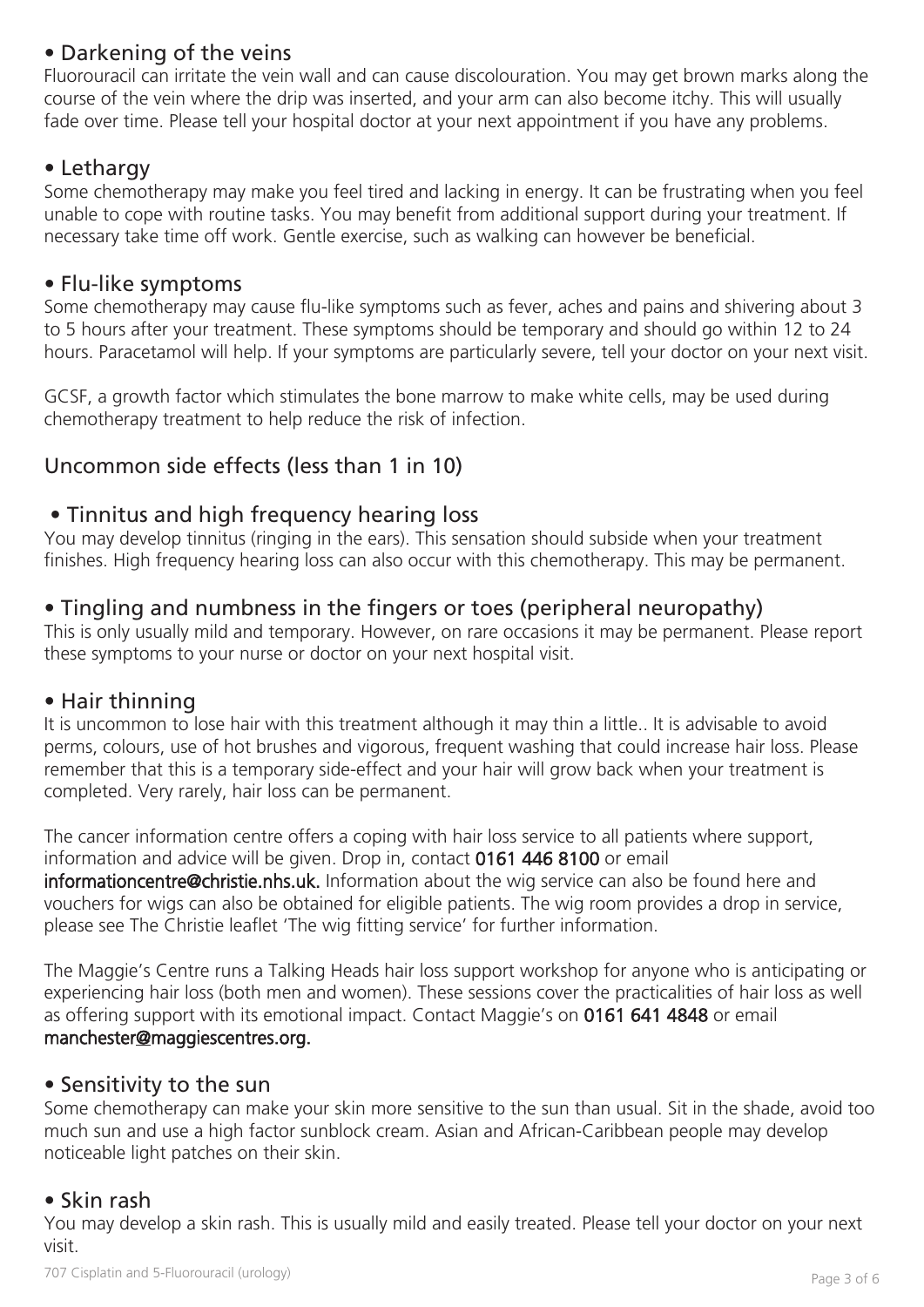### • Sore hands and feet (Warning!)

If the skin on your hands and feet becomes sore, contact the hospital straightaway. Tablets and cream can be prescribed to help you. Try to keep your hands and feet cool and, if possible uncovered or wear loose-fitting cotton socks.

#### • Brittle/discoloured nails

Your nails may become a little discoloured or brittle while you are having treatment. Any changes in your nails will gradually improve after your treatment has finished.

#### • Sore eyes

You may get a dry, gritty feeling in your eyes following treatment. If this happens, using Hypromellose eye drops will help to ease the discomfort. If the problem persists, contact this hospital. Your eyes may also water. This will improve in time and needs no specific treatment.

#### • Strange taste

Occasionally during treatment you may experience a strange taste sometimes described as metallic or bitter. A strongly flavoured sweet or mint will help to disguise this.

#### Rare side effects (less than 1 in 100)

#### • Allergic reaction

Ask the staff for help if you notice any of the following:

- Some people have hot flushes when the drug is given.

- Fevers and chills: back pain, shortness of breath, headaches and swelling of the face may occur during the time the drug is being given. If this happens, please tell the staff straightaway. Your doctor may prescribe a drug that can help to reduce these side effects and, if necessary, we can give you this before your next treatment.

#### • Extravasation

Extravasation is when chemotherapy leaks outside the vein. If you develop redness, soreness or pain at the injection site at any time, please let us know straightaway.

#### Serious and potentially life threatening side effects

In a small proportion of patients, chemotherapy can result in very serious side effects which may rarely result in death. The team caring for you will discuss the risk of these side effects with you.

#### • Testing for DPD deficiency

The body makes enzymes which break down chemotherapy drugs so that chemotherapy doesn't build up in the body and cause severe side-effects. A very small percentage of the population (approximately 1 in 20), either don't produce or produce less of an enzyme called DPD which would normally break down the chemotherapy drugs 5FU and capecitabine. This is called DPD deficiency. Reduced production of DPD is not an issue in day-to-day life, but it might mean that some patients experience severe and sometimes life-threatening side effects after 5FU or Capecitabine chemotherapy is given. Patients with DPD deficiency are more likely to develop severe mouth ulcers and diarrhoea and very low bloods counts increasing vulnerability to life threatening infections.

In order to check that it is safe for you to have this treatment, your team will be arranging a one off blood test. This test checks for some of the commonest abnormalities which can cause DPD deficiency.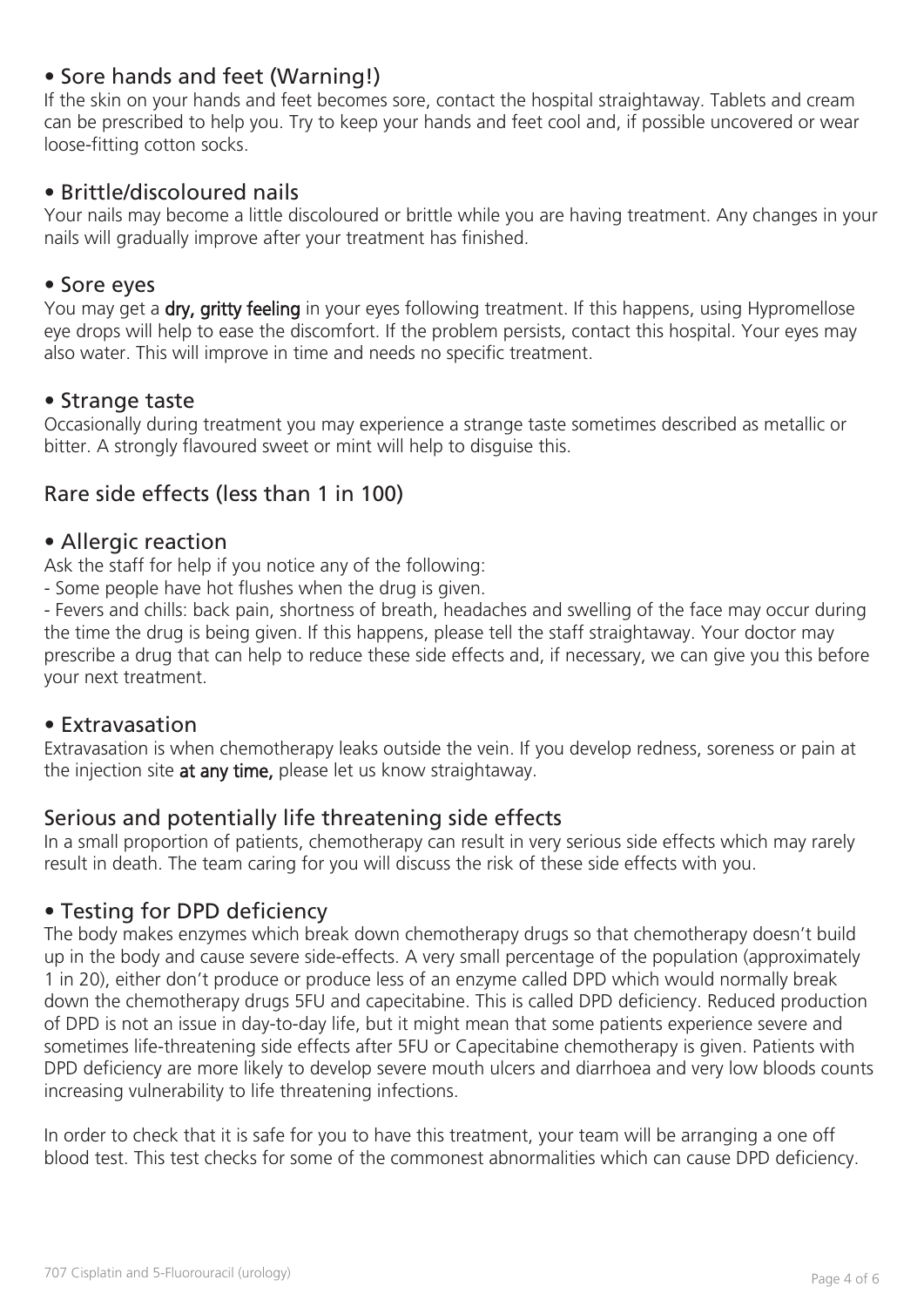Your medical team will discuss the test results with you and can confirm whether you will be able to go ahead with your planned chemotherapy, or whether any changes need to be discussed.

Although DPD testing identifies many patients who are at risk of severe side-effects from 5FU and capecitabine, it does not identify all at risk patients. Severe and sometimes life-threatening side-effects can occur in patients who have had a normal test result. Therefore it is important that patients receiving chemotherapy monitor their symptoms carefully and contact The Christie Hotline if they become unwell.

# • Chest pain or stroke (Warning!)

A small number of patients receiving 5-Fluorouracil (5FU), UFT or capecitabine can experience chest pain (angina) or rarely have heart attack. Extremely rarely this may lead to death. Other complications such as stroke or mini-stroke can happen but are exceptionally rare. If you develop any of these symptoms you should contact your hospital doctor for advice. In an emergency you should go immediately to your nearest accident and emergency department.

# • Blood clots (Warning!)

During chemotherapy you are more at risk of blood clots in the legs (DVT) or lungs (PE). Occasionally these clots can be life-threatening. To help prevent clots, keep mobile and drink plenty of non-alcoholic fluids.

# Sex, contraception and fertility

Protecting your partner and contraception: We recommend that you or your partner use a condom during sexual intercourse while you are having the course of chemotherapy. Chemotherapy is dangerous to unborn babies and this will also protect you and your partner from any chemotherapy drugs that may be present in semen and in the vagina. If you suspect that you may be pregnant please tell your doctor immediately.

Fertility: This chemotherapy may affect your ability to have children. Your doctor or nurse should have discussed this with you. If not, please ask them before you start treatment.

#### Late side effects

Some side effects may become evident only after a number of years. In reaching any decision with you about treatment, the potential benefit you receive from treatment will be weighed against the risks of serious long term side effects to the heart, lungs, kidneys and bone marrow. With some drugs there is also a small but definite risk of developing another cancer. If any of these problems specifically applies to you, the doctor will discuss these with you and note this on your consent form.